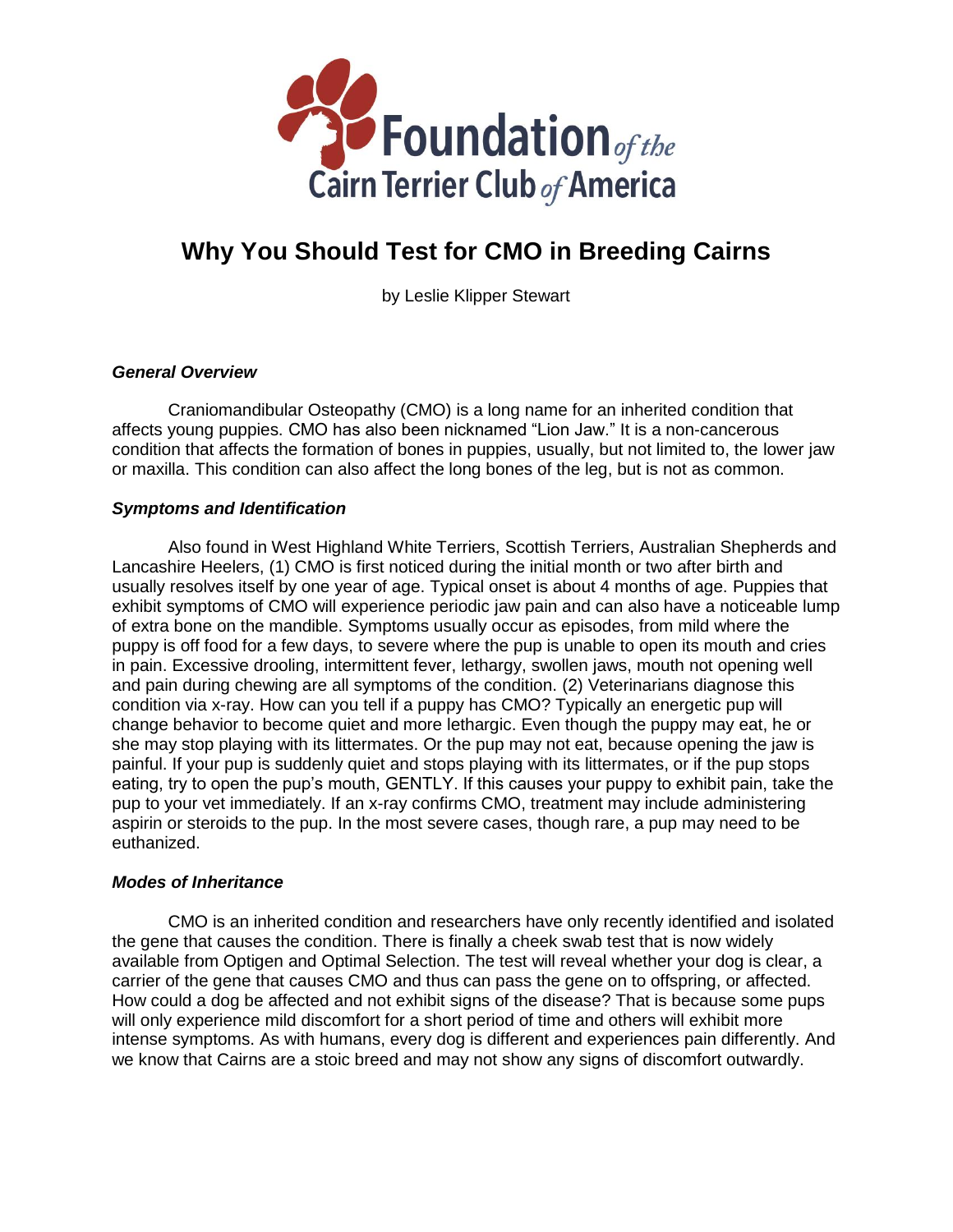*Why You Should Test for CMO in Breeding Cairns* by Leslie Klipper Stewart June 11, 2018

According to Optigen's website, the following is how the mutation occurs.

#### **CMO mutation:**

Recently, a single causal DNA mutation for CMO has been identified by researchers at the Institute of Genetics, Vetsuisse faculty, University of Bern, Switzerland, and the Department of Veterinary Biosciences and Research Programs Unit, Molecular Medicine, University of Helsinki and Folkhälsan Research Center, Finland. The mutation is highly associated with CMO in Cairn Terriers, Scottish Terriers, and West Highland White Terriers. In this study, about 85% of the CMO affected dogs had two copies of the mutation, 10% had a single copy of the mutation and 5% of CMO diagnosed dogs did not carry the mutation. The development of the CMO disease is obviously dependent on the genetic status of a dog for the CMO mutation, but is also influenced by other unknown genetic and/or environmental factors. The mode of inheritance of the CMO mutation is best described as autosomal dominant with incomplete penetrance, meaning that dogs of both sexes that are homozygous mutant (with two copies of the mutation) have a comparably higher risk to develop CMO. Dogs heterozygous for the mutation (one copy of the mutation) might also develop the disease, but some of the dogs carrying the CMO mutation will live without showing clinical signs. (3)

#### **CMO test:**

The CMO test is based on the CMO causing mutation and it will accurately provide the genotype of a tested dog as follows:

**Homozygous Normal:** These dogs have two copies of normal gene and are highly likely to be clear of CMO.

**Carriers (low risk):** These dogs have one copy of the CMO mutation and one copy of the normal gene. These dogs are at low risk to develop CMO themselves as a result of the CMO mutation and they will pass the mutation on to approximately 50% of their offspring. The other 50% of their offspring will receive a normal copy of the gene.

**Homozygous Affected (high risk):** These dogs have two copies of the CMO mutation and have a high chance of developing CMO (more than 57 % of dogs studied in the research program with two copies of the CMO mutation were clinically affected with CMO and 84% of the dogs exhibiting symptoms of CMO were Homozygous Affected). Veterinarians and breeders should be aware that some of the homozygous affected dogs may look normal, without showing obvious signs of CMO disease, but they will transmit the mutation to all their offspring.

**Note:** There may be other causes of CMO in the breeds so there is a possibility that dogs can develop a genetically different form of CMO due to other mutations that are not detected by this test. (4)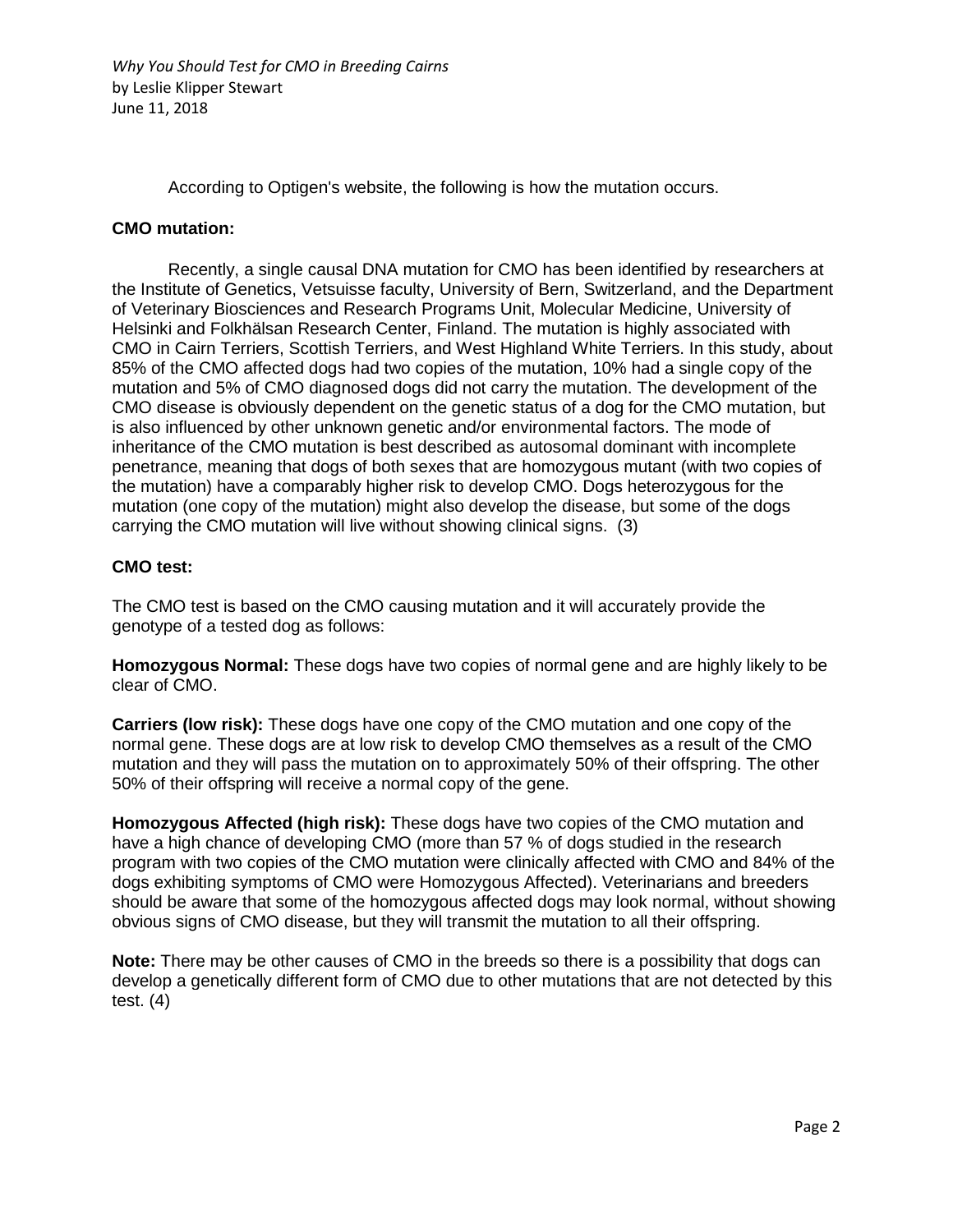*Why You Should Test for CMO in Breeding Cairns* by Leslie Klipper Stewart June 11, 2018

# *Testing is Recommended*

It is highly recommended that breeding dogs be tested for the CMO gene before any litters are conceived. This way, breeders will know if they have a potential risk of CMO in a litter. The mode of inheritance of the gene is straightforward as explained above. Researchers and vets warn to not "throw the baby out with the bath water" meaning that you may have a Cairn who is a standout in many ways. If that Cairn is a carrier, make sure to breed to a clear dog. Since the test for the marker gene is relatively recent, breeders had no way of knowing if their dogs were carriers or even in some cases, mildly affected. So please, NO JUDGEMENT! You may find that your top Cairns are carriers because there was no way of really knowing who was a carrier in the early years of breeding! Remember, breeders strive to breed the healthiest, best dogs they can! Now that a test has been developed, please test your breeding stock. Only you can make the decision on what to do.

## *Testing Procedures*

Optigen and Optimal Selection now provide a simple cheek swab test for CMO. It is based on the research and work of Dr. Patrick Venta at Michigan State University. Currently, The Foundation has negotiated a discount for all CTCA members with Optigen. When contacting Optigen, mention specifically that you are a member of the CTCA and The Foundation of the Cairn Terrier Club of America gets a discount on the cheek swab test. After procuring a cheek swab kit from Optigen or from a health clinic follow these procedures:

- The dog to be sampled should NOT eat or drink for at least one hour prior to having the sample collected. This is to reduce the chance of contamination.
- The dog should be isolated from other dogs, toys and possible sources of oral contamination for at least several hours, preferably one day before sampling. This is to reduce the chance of dog to dog contamination.
- Just prior to sampling, check the dog's mouth to see that no food or other material is obviously present. If there is, clean/rinse the dog's mouth to remove it. Wait another hour before collecting the sample.
- The person taking the sample should avoid touching the inside of the dog's mouth. Disposable latex gloves will help reduce contamination by the handler.
- If doing more than one dog, the person doing the sample must wash his or her hands or change gloves between collection.
- Never allow the sterile swab to touch anything other than the inside of the dog's mouth and the inside of the package the swab came in. Especially never allow contact between swabs from different dogs.
- Prepare a clean surface on which to place the opened swab package. (5)

You can contact Optigen at https://www.optigen.com/opt9\_CMO\_test.html, OptiGen®, LLCCornell Business & Technology Park · 767 Warren Road, Suite 300 Ithaca, New York 14850 Tel: 607 257 0301 · Fax: 607 257 0353 email: [dianna@optigen.com.](mailto:dianna@optigen.com) Optigen was recently sold to Mars Petcare. But as of this writing, Optigen is still offering the test.